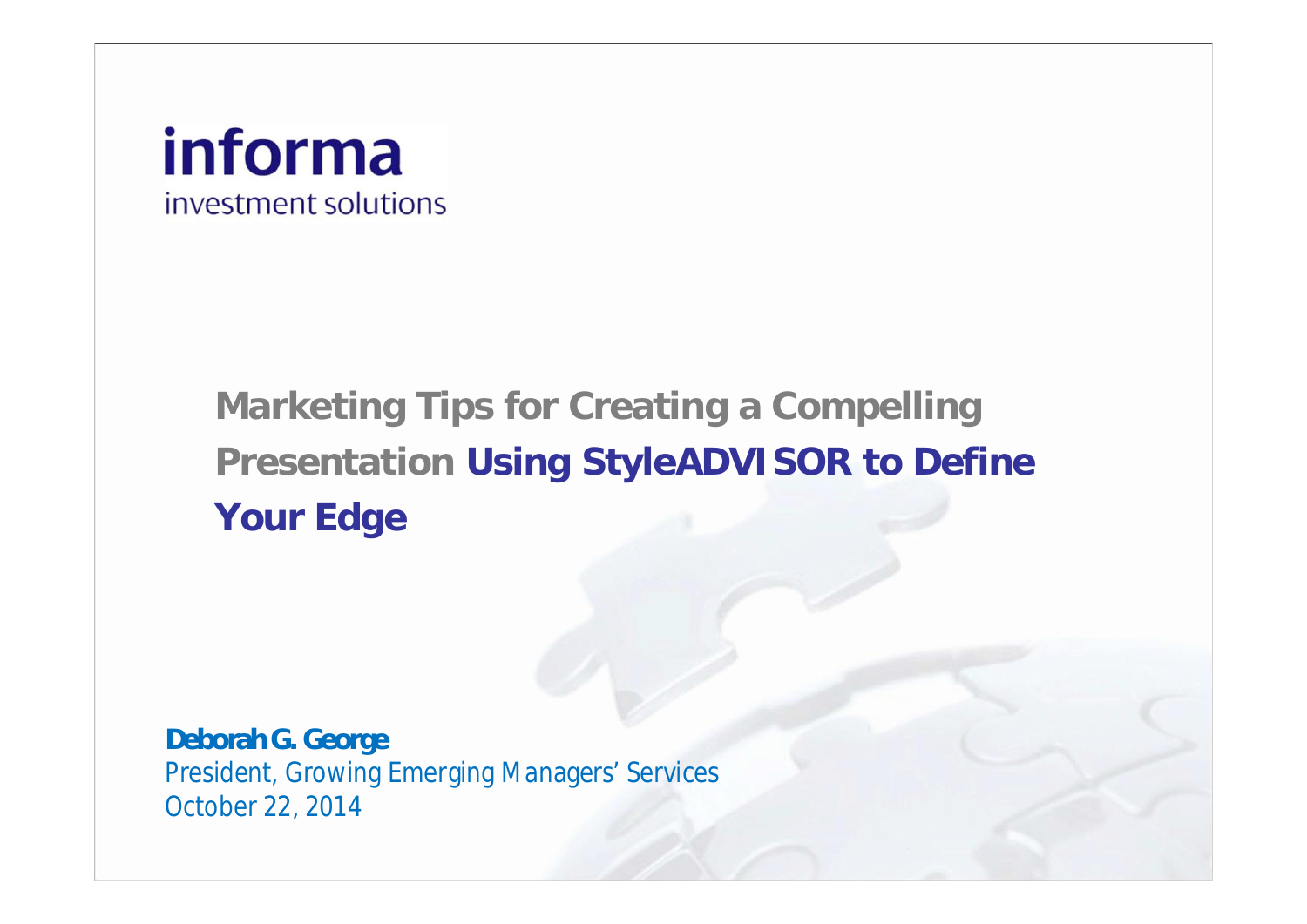## **Marketing 101**

- Be first.
- Be best.
- If you cannot be first or best, create a category in which you can be first or best.

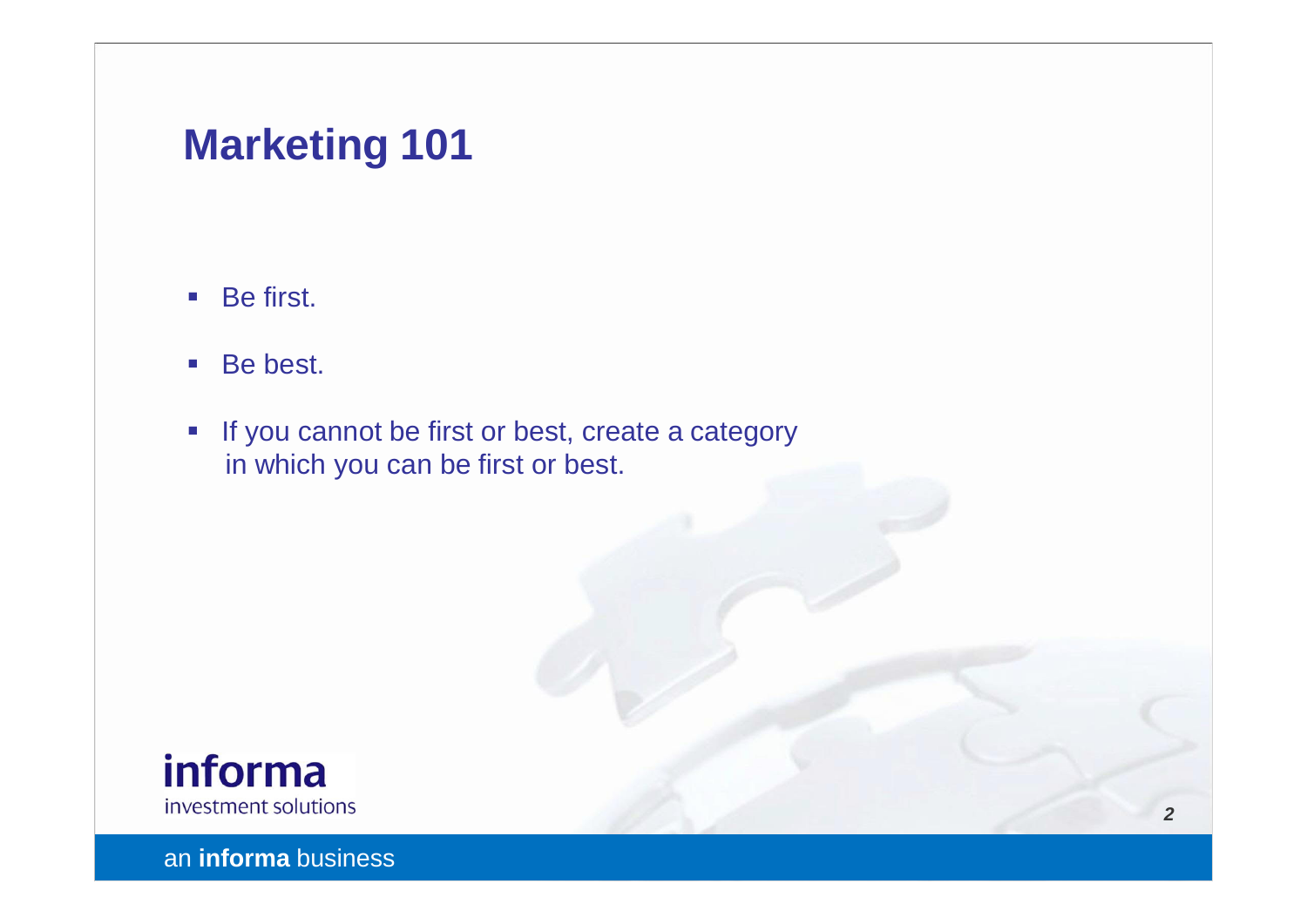## **Institutions will hire you if they:**

- § **Know** you
- § **Like** you
- § **Trust** you
- § **Understand** your process
- **Believe your success is repeatable**
- § **Remember you**

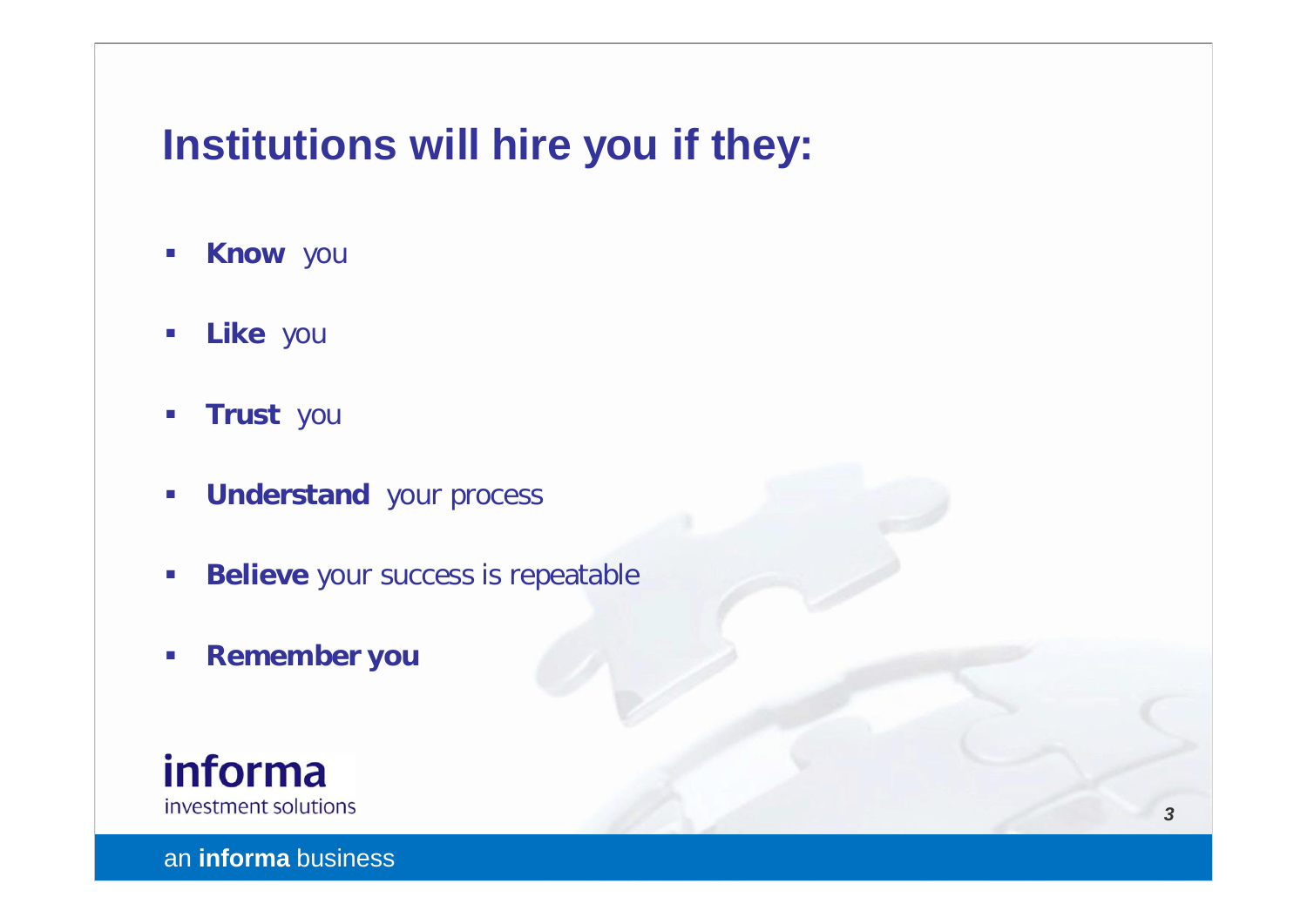#### **Why are charts and graphs important?**

**" …Hear a piece of information, and three days later you'll remember 10% of it. Add a picture and you'll remember 65%. "**

> *…..Fast Company, September 25, 2013* "*Why We're More Creative When We're Tired, and 9 Other Surprising Things About How Brains Work, by Belle Beth Cooper"*

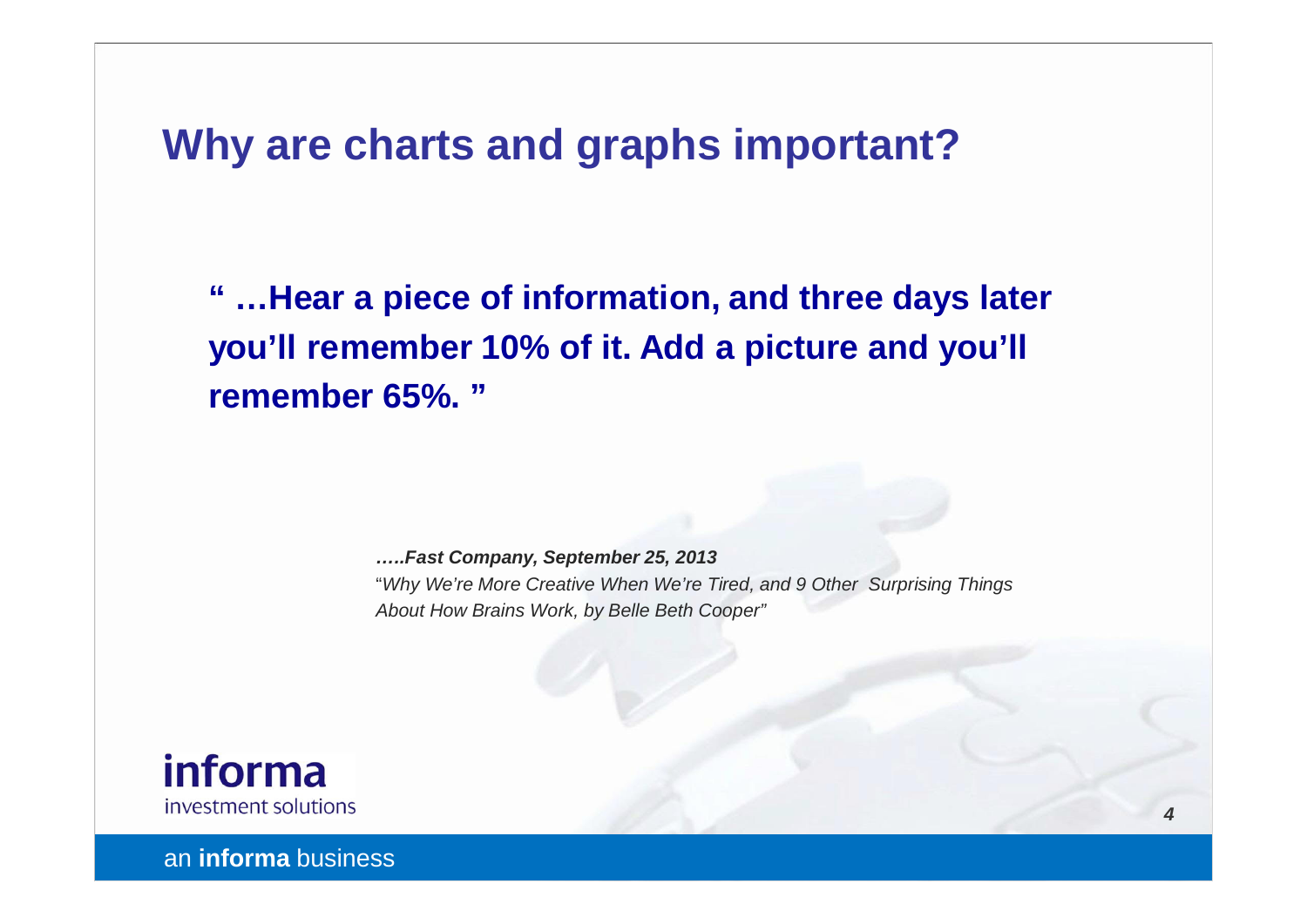#### **Use StyleADVISOR to picture your strengths**

- § Analyze your strategy against the benchmark, within peer group and over time.
	- § Style
	- **Return**
	- § Standard deviation, Tracking error
	- Beta, Alpha
	- § Sharpe ratio, Information ratio
	- Upside capture, Downside capture, Maximum drawdown
	- § *What else, specific to your strategy or strength?*
- § **"Pictures" of your strengths and advantages will emerge**

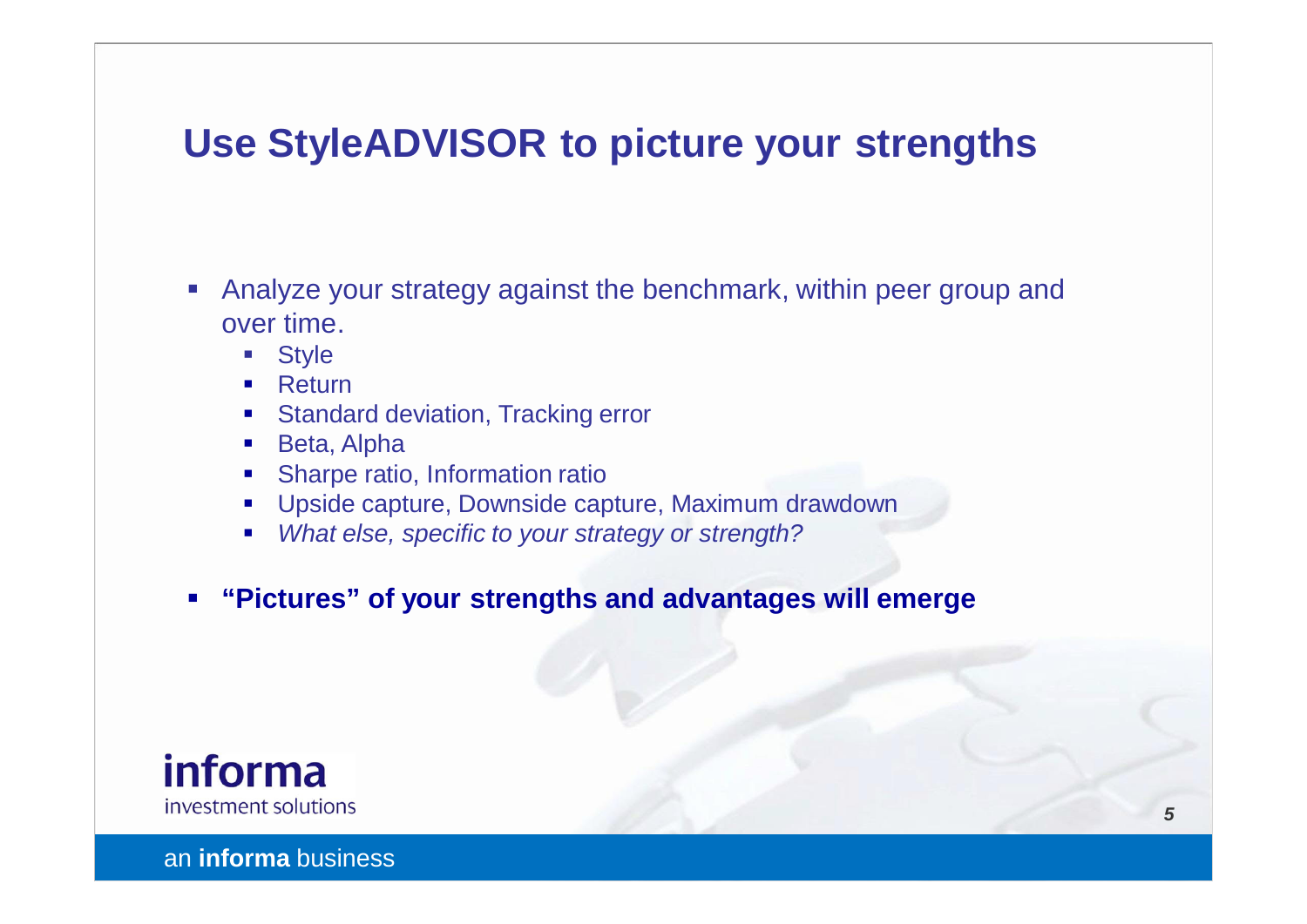## **A good example of competitive strength**



informa investment solutions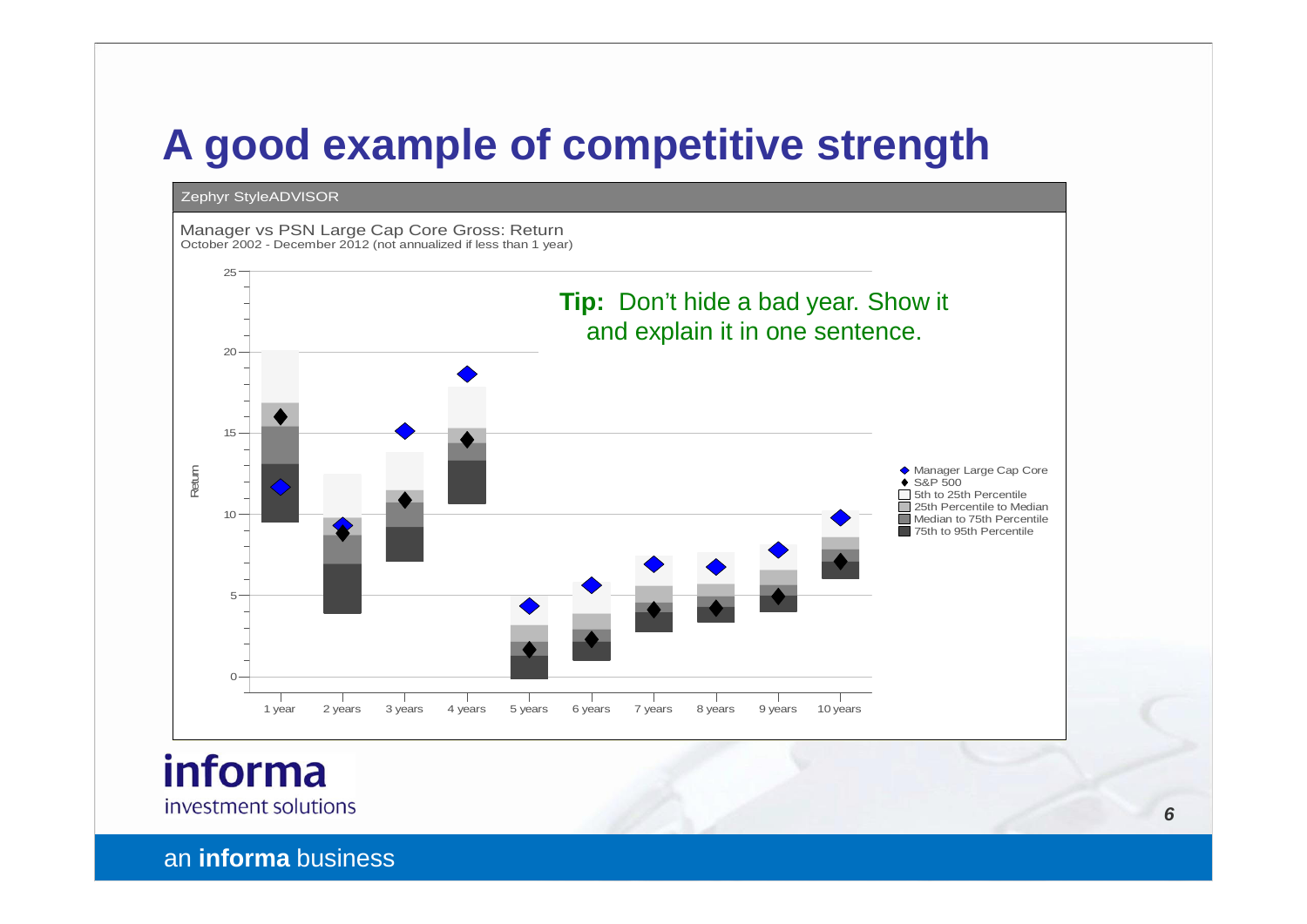## **Change the time period: Rolling 3 years**

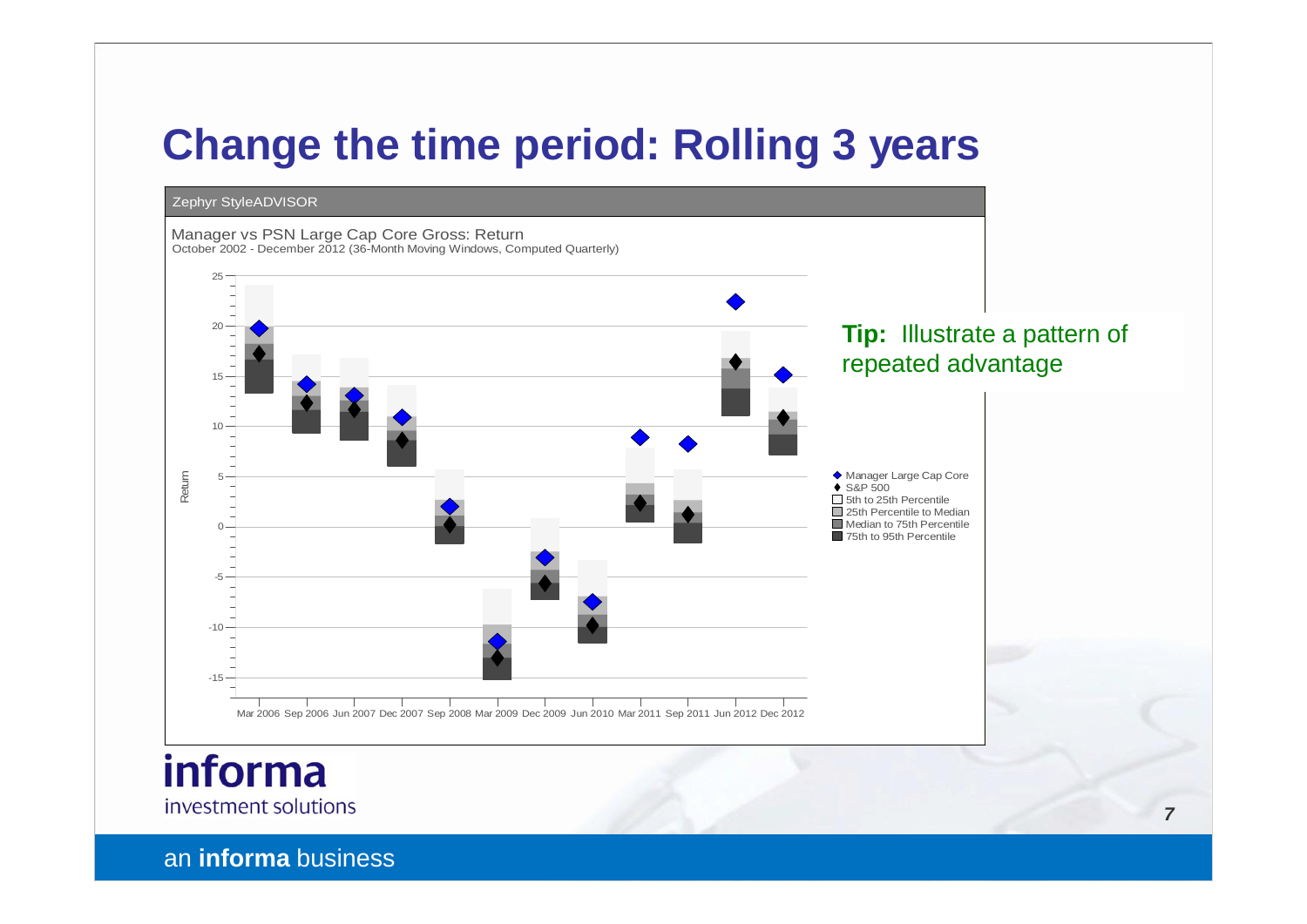### **Look beyond return: Upside/Downside**

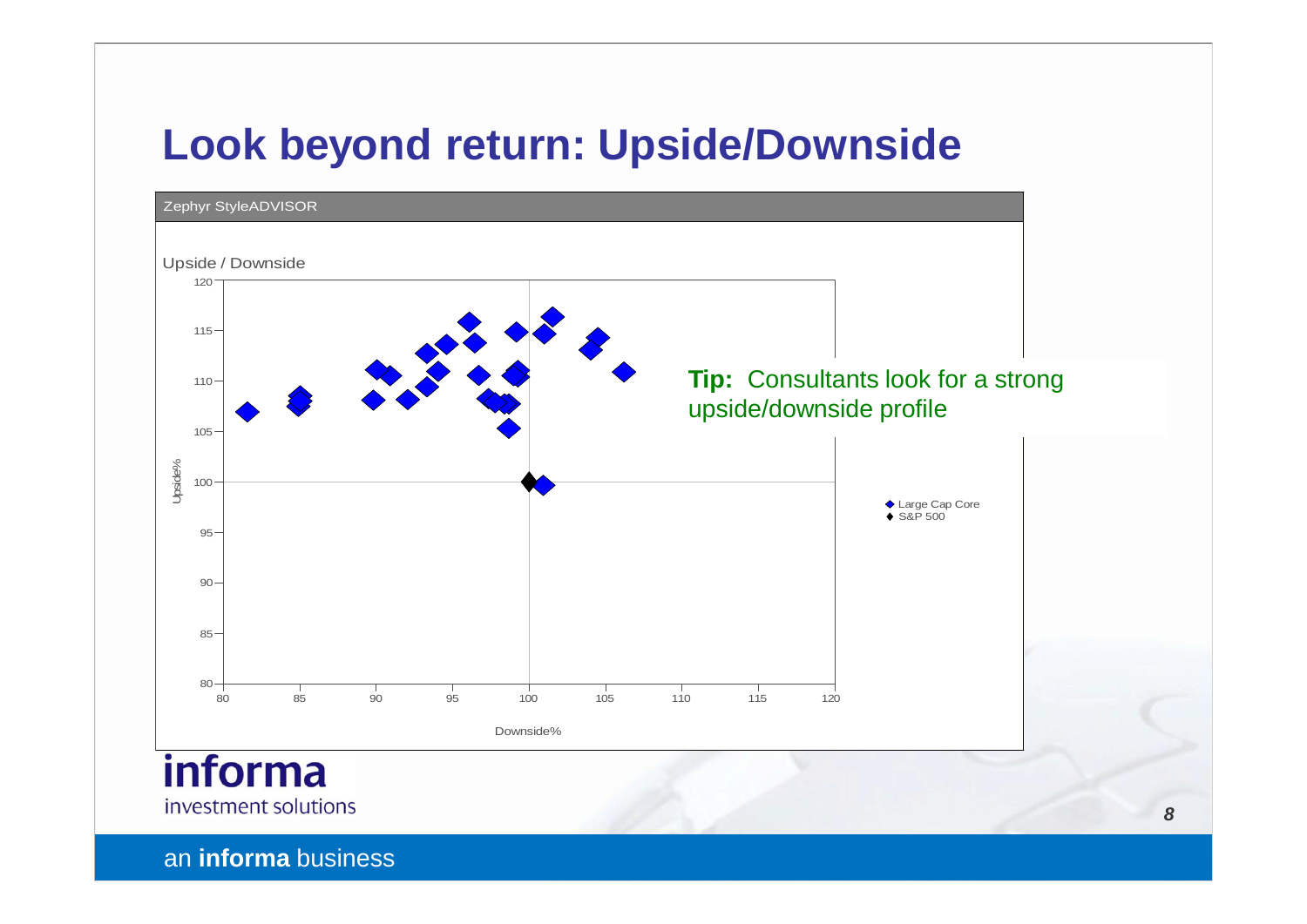## **Choose graphs that support your story**

- Select 3 to 5 graphs and/or tables that illustrate your goal, investment process and/or competitive standing
- Vary the types of information to create interest
- Add colors and lines to focus the client's attention

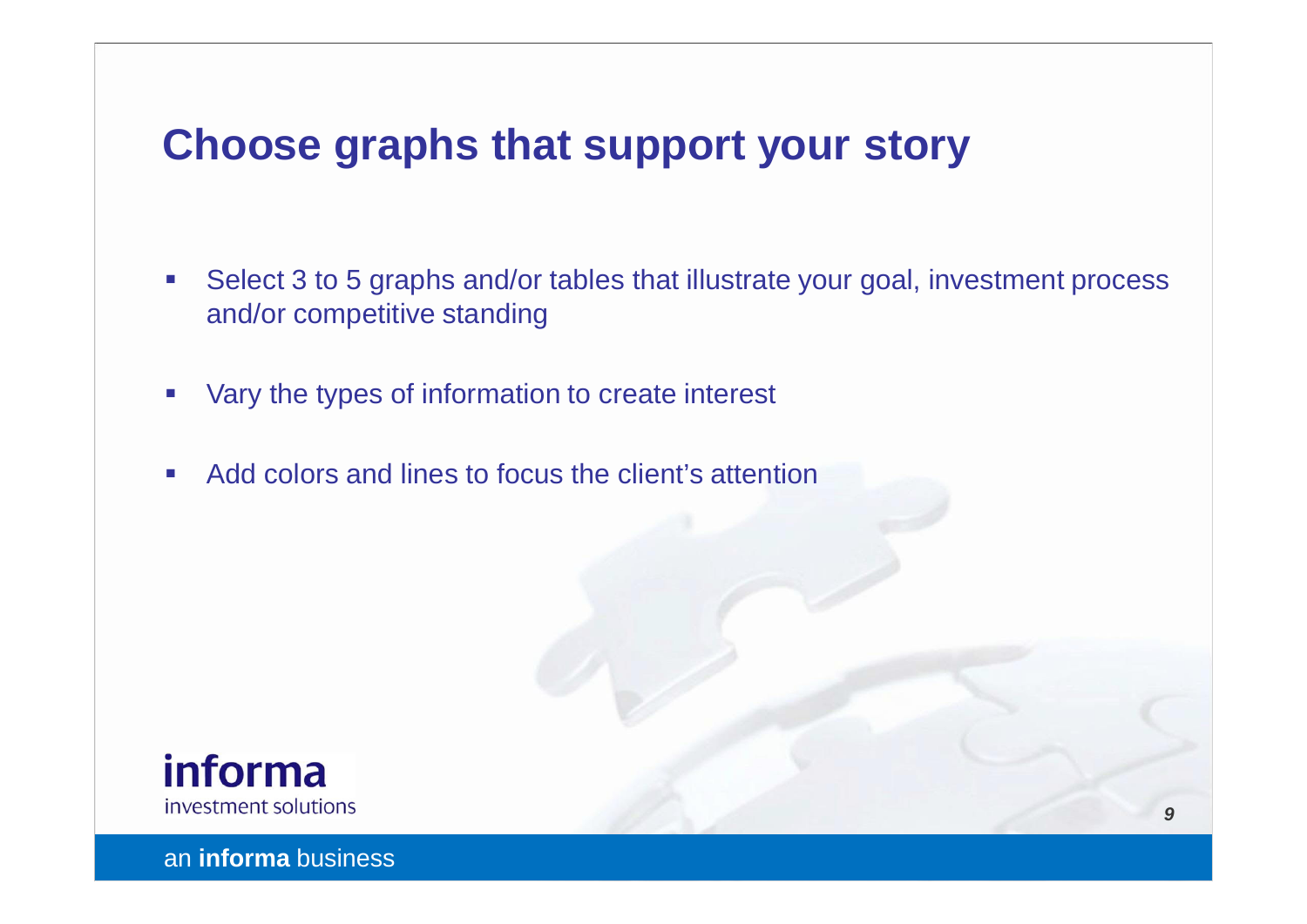## **Vary the information: A strong graph**

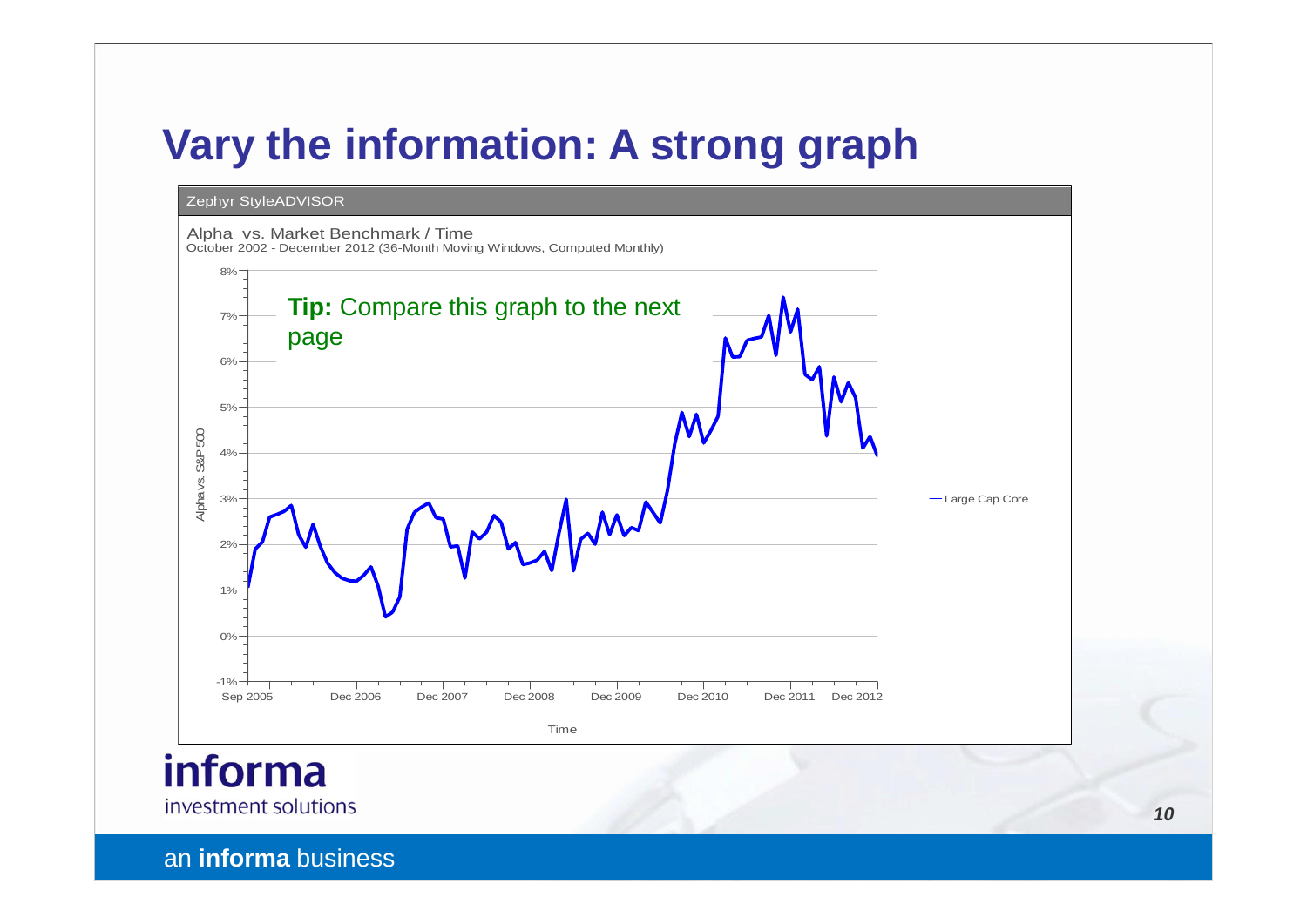### **Improve a graph with color**

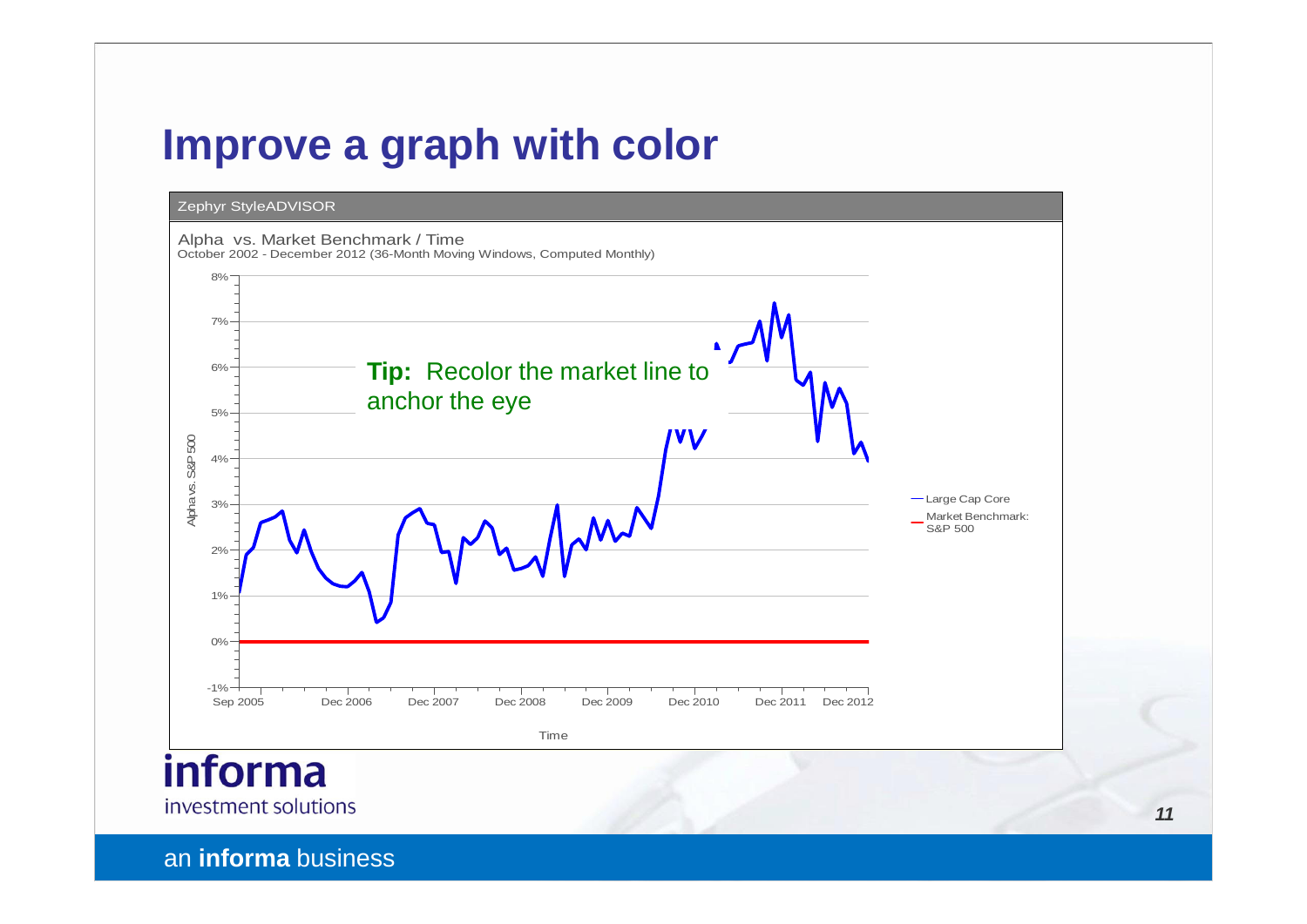#### **Use of color and shape**

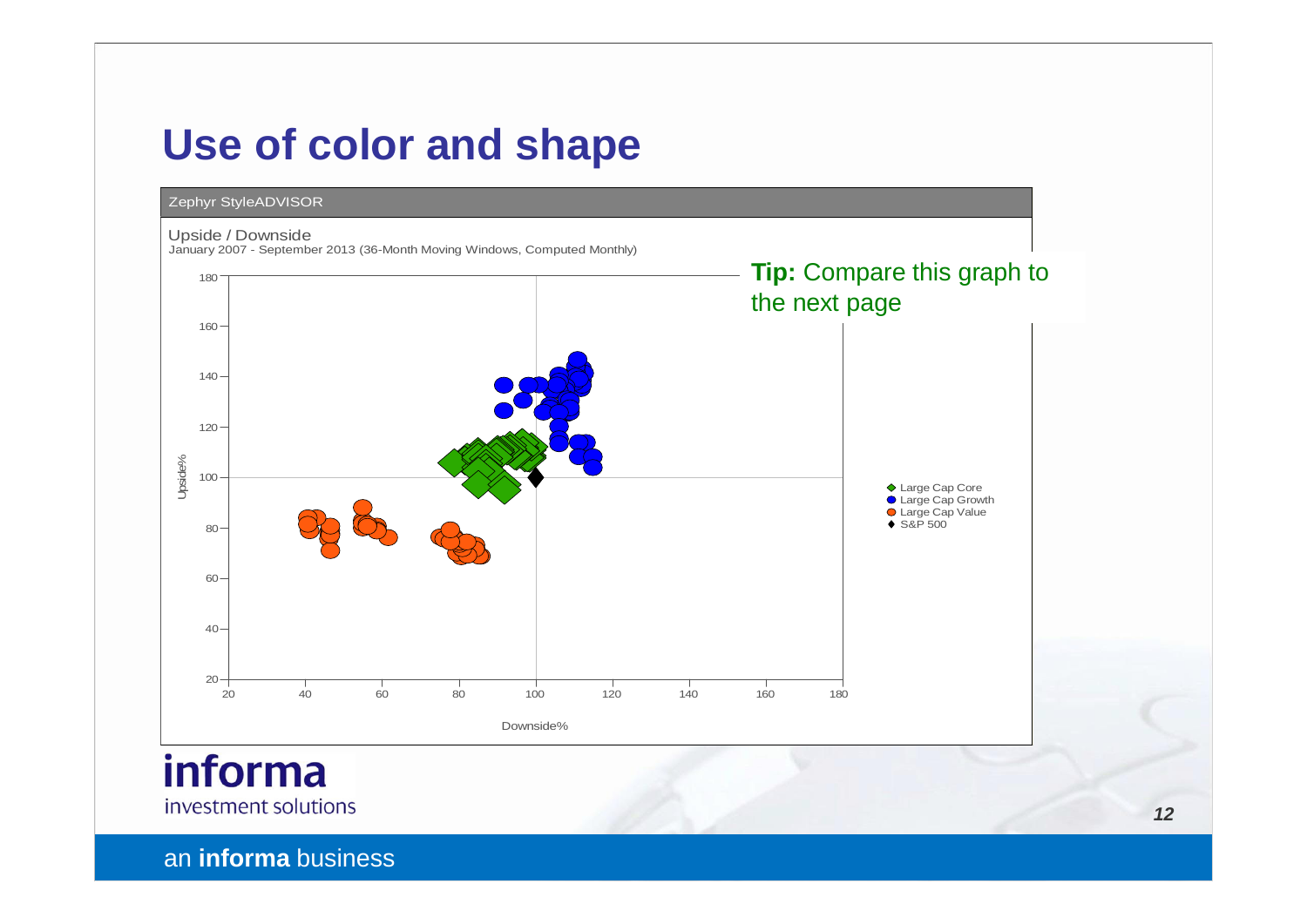#### **Circles draw the eye to data**



informa investment solutions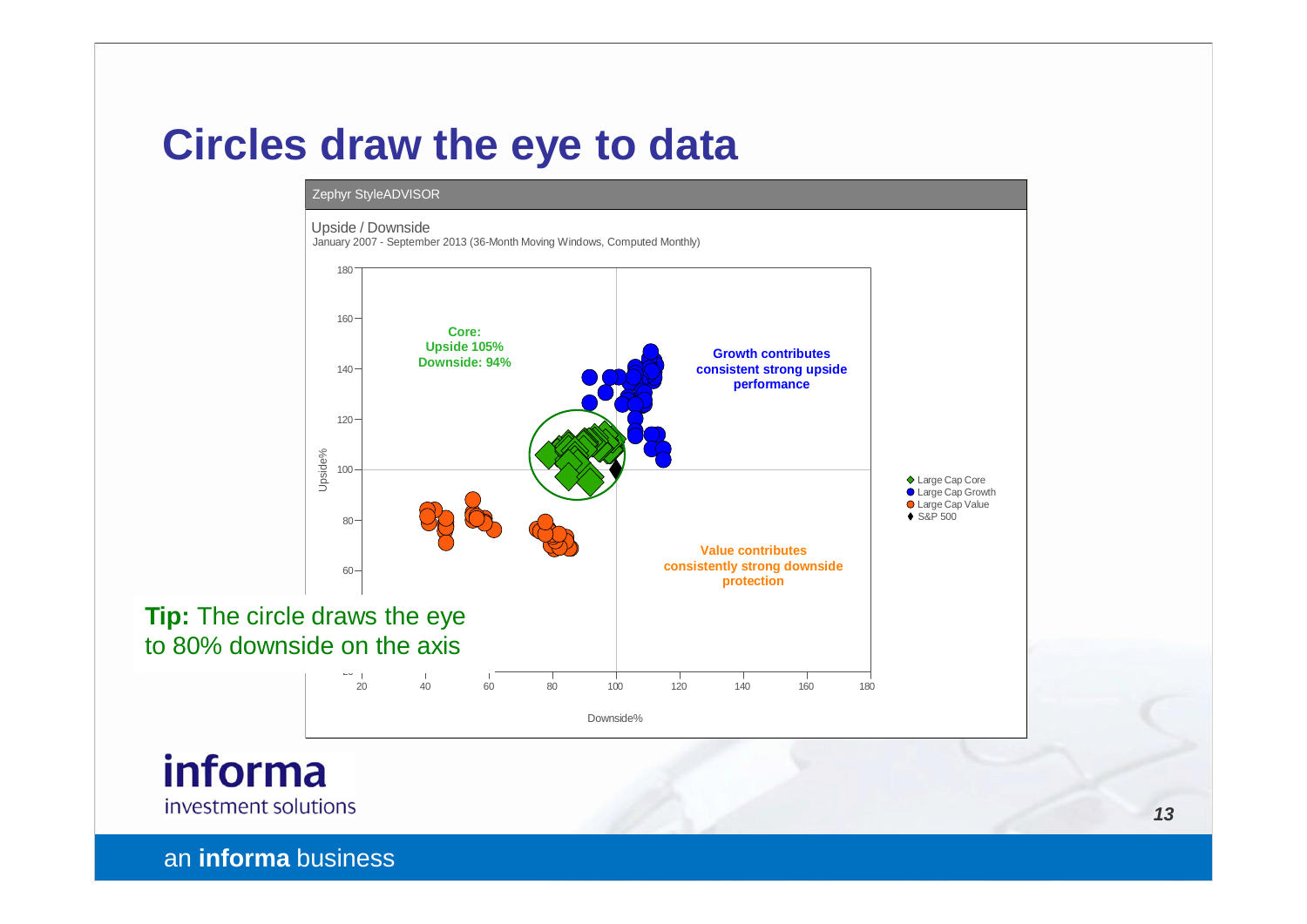## **Lines focus attention**

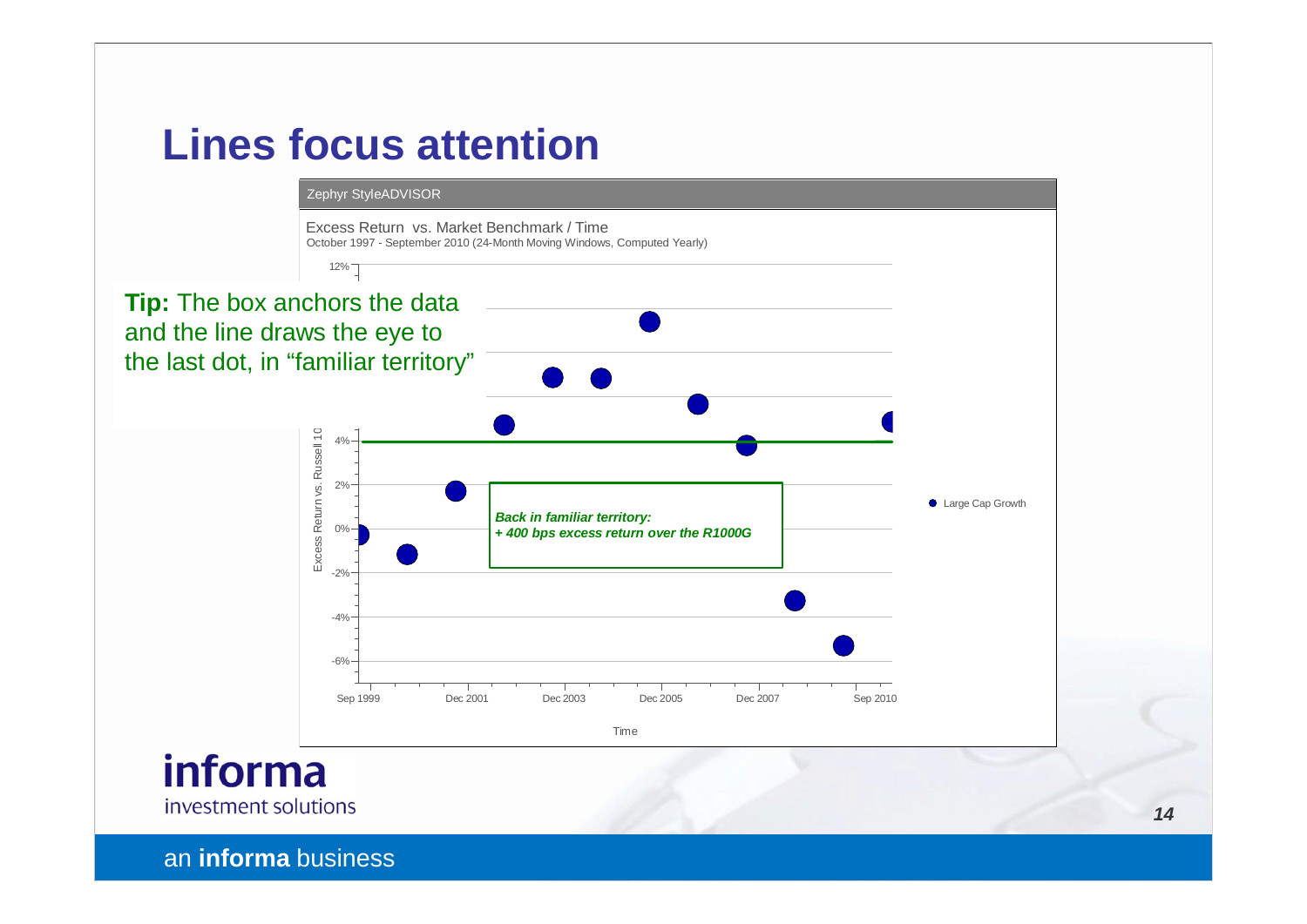## **Use StyleADVISOR to dig deeper**

- Review all statistics, graphs and tables
- **•** Is it what you expected?
- Do related research for insight:
	- § Vary the time periods
	- Change the benchmark
	- Change the peer group
- Identify as many negatives as possible and respond in one or two sentences

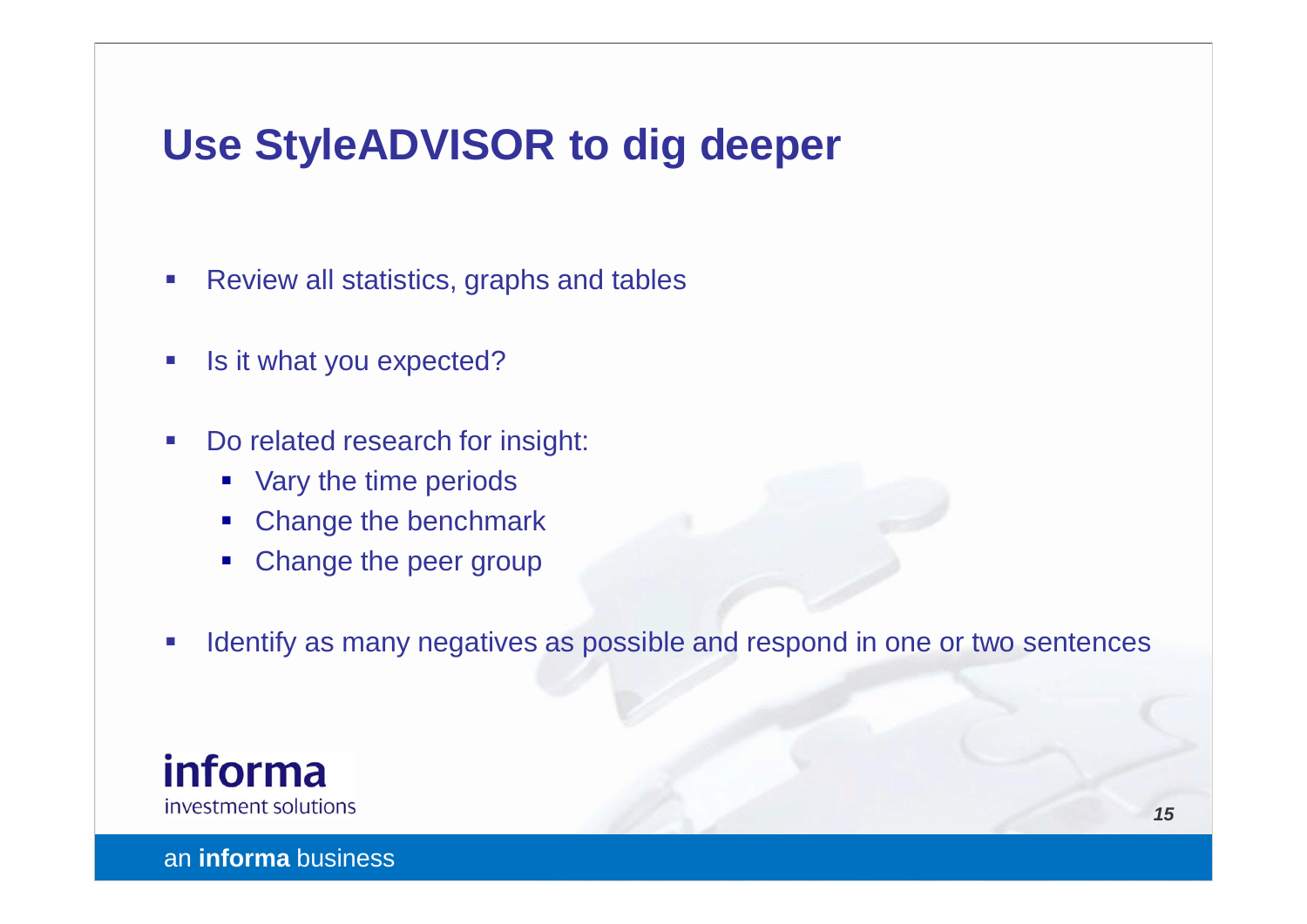## **Emerging manager with unusual strategy**



informa investment solutions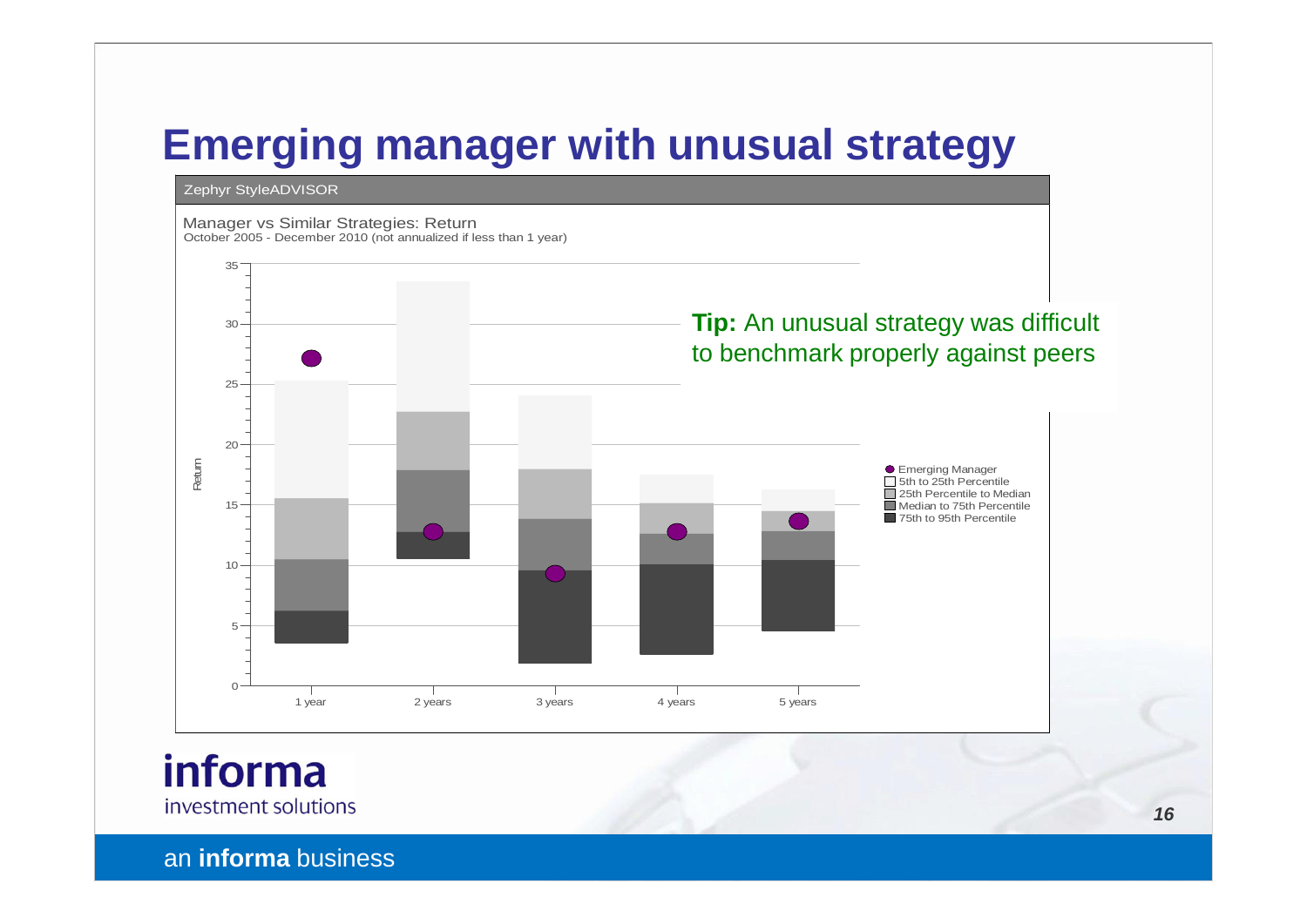#### **Vary the peer group**



informa investment solutions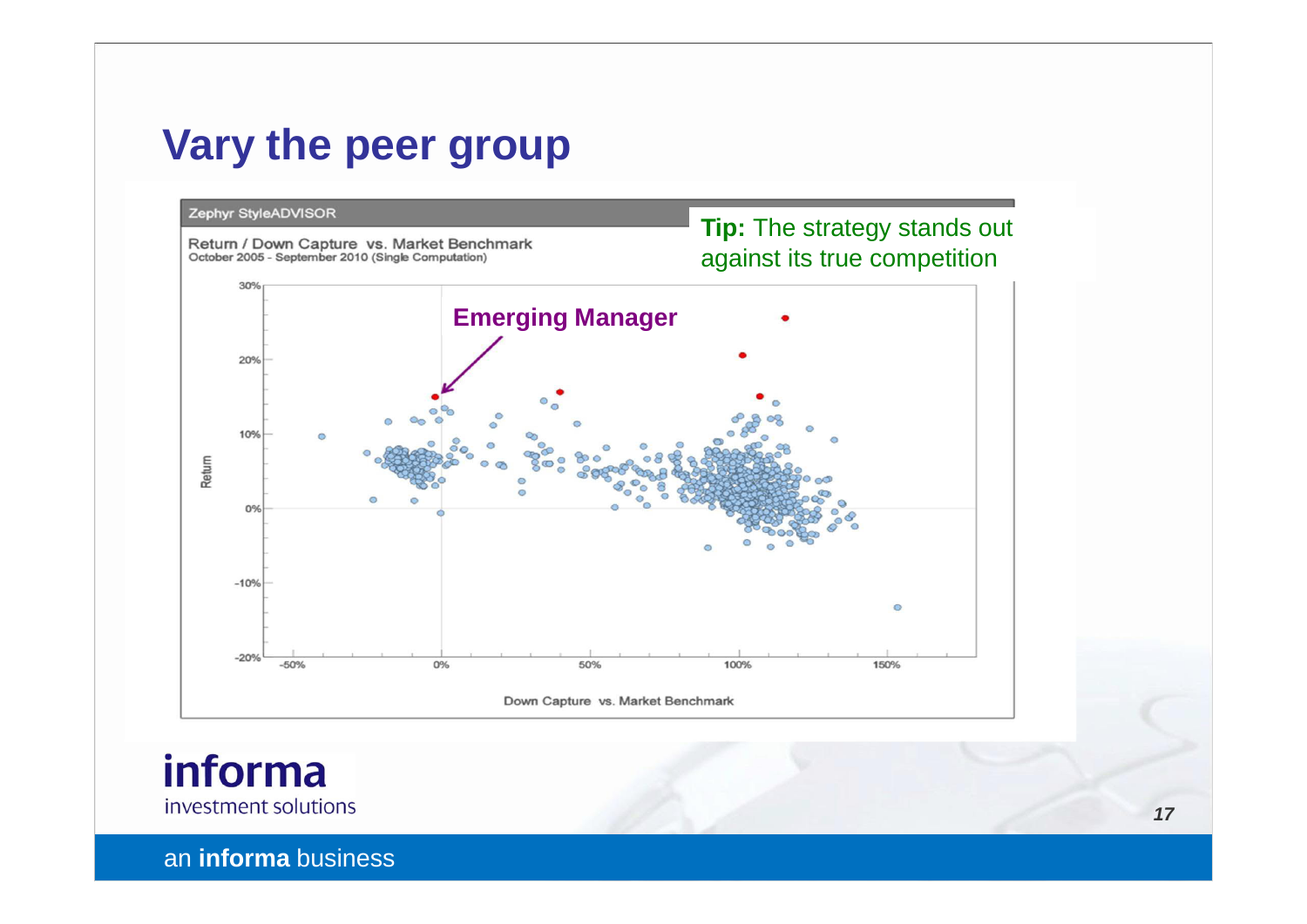## **Address a perceived negative**



**Tip:** The lines show that high tracking error is necessary to generate 500 bps excess return

> informa investment solutions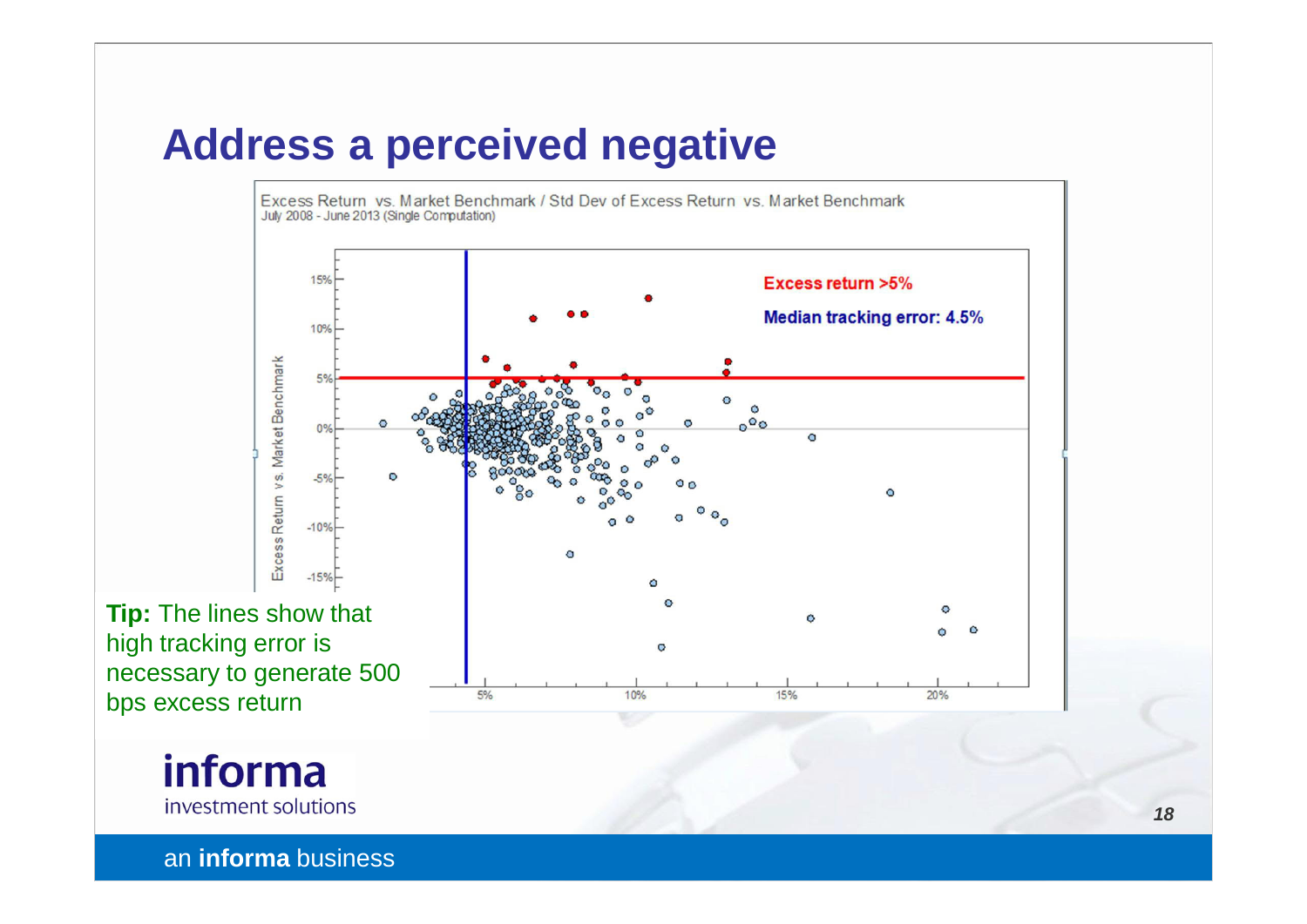## **5 Tips for a Compelling Presentation**

- **EXTENDIATE** The company's investment value proposition
- **Reframe** some aspect of the process to define a unique category
- **Reinforce** the message using charts and graphs
- **Reflect** the company's personality
- § **Make sure it cannot be copied**

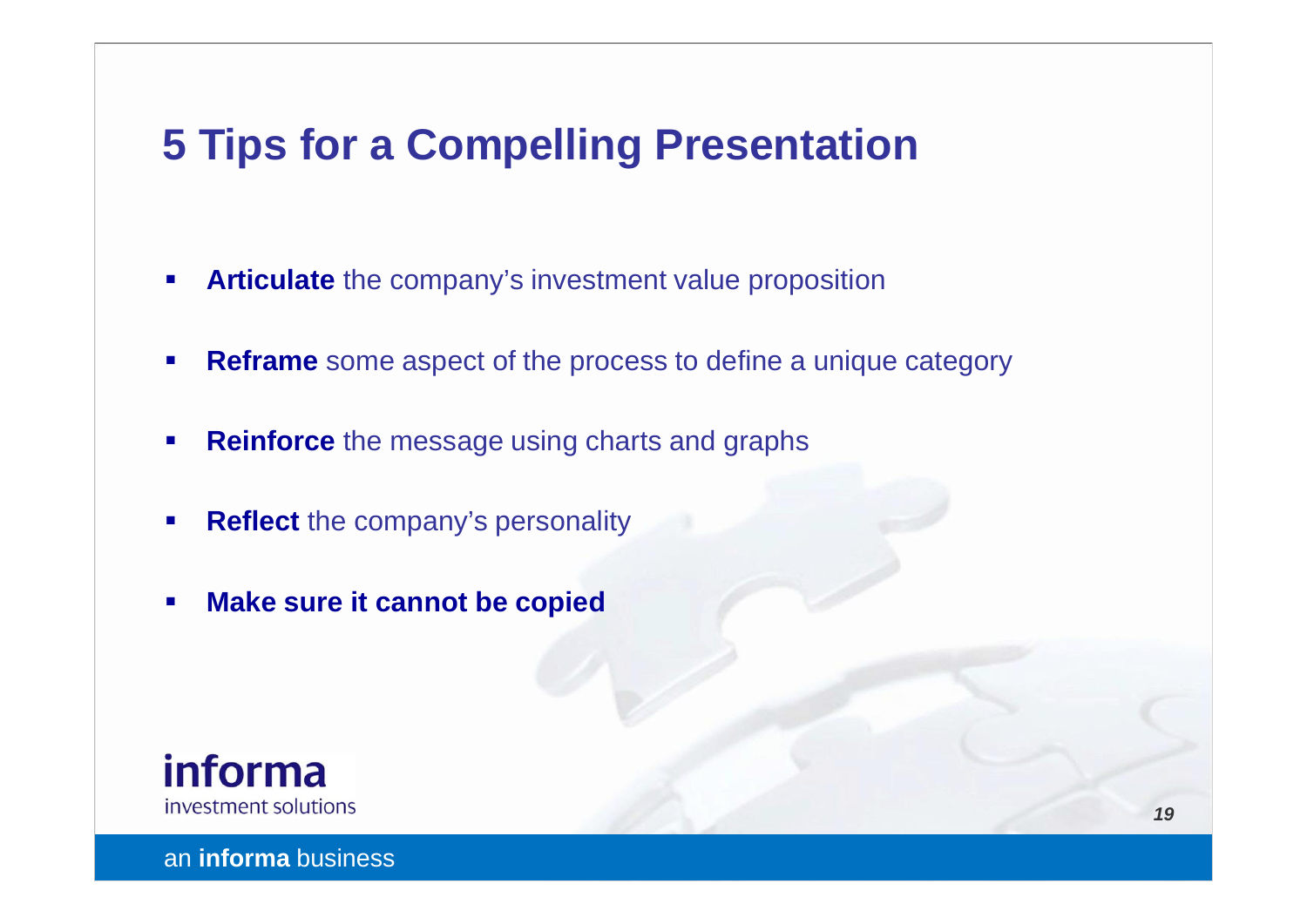**Define your edge**

#### **StyleADVISOR + Creativity = Outstanding Presentation**